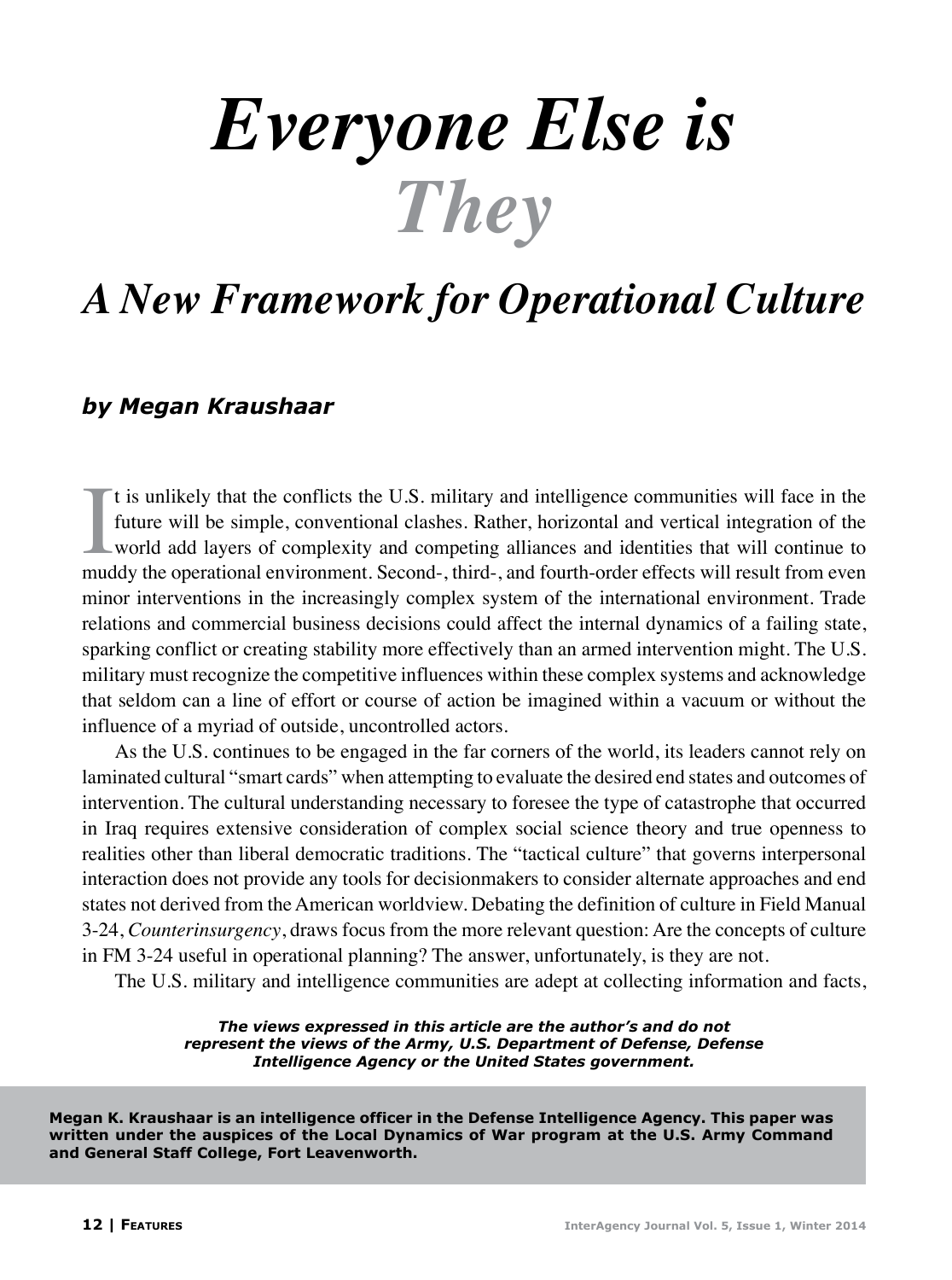correlating them, and drawing conclusions based on what is available.<sup>1</sup> But in complex situations, simply accruing facts, arranging them into a series of pamphlets, and expecting this knowledge to be useful is disastrous. One of the concerns with FM 3-24's concept of culture is that it compiles litter—artifacts and pieces of information that may form part of the skeleton of a society—without making the necessary connections between these facts to give them meaning and without making the relationship between these facts and the desired end state apparent.

To that end, social science theory is more useful for evaluating the role of culture in conflict and defining desired end states. The foundation of this framework is the differentiation among multiple logics at work in a society. These logics operate at different levels and play important roles in ordering society, maintaining that order, and potentially changing that order. The social logic, which articulates what can be observed about a culture, is constructed by the observer, and it is used to explain the practices at hand.<sup>2</sup> The constructs proposed in FM 3-24 address mainly the social logic of a society. They remain concerned with describing the "other" and foreign practices, thus missing opportunities to evaluate end states in light of cultural realities.

Political logic, which explains how and where points of contestation develop within a society and what conflict arises from differing political views, is more relevant to operational culture. The political logic shows where consensus is achieved in a society, as well as where dissent arises and resists the existing  $logic.<sup>3</sup>$ 

The ways in which political logics, through contestation and challenge, give rise to institutions provide a means to design and implement logical lines of effort in support of the end state. Good governance, security, and stability are all desired end states articulated in FM 3-24, though the suggested paths to achieve these goals are constrained by American concepts of political legitimacy. By considering the logics of equivalence and difference unique to the society in question, leaders can arrive at meaningful end states and lines of effort to reach those goals. Areas of contestation and fissures in the established political order also provide opportunities for intervention, particularly if a given regime is failed or failing. Addressing these areas of contestation, the U.S. can

#### **...social science theory is more useful for evaluating the role of culture in conflict and defining desired end states.**

advocate for a socially-relevant and culturally -acceptable form of political logic to replace that which came before.

The question arises as to how those political institutions survive despite emergent challenges to the status quo. The answer is a third level of logic. Fantasmatic logic papers over the fissures in society that result from the competitive, exclusionary process of political life. The fantasmatic logic tells a story to the people, particularly the disenfranchised, as to why things must be the way they are. This fantasy sublimates dissent and hides social emergence that could lead to change, and it reinforces the existing system as the only solution by preemptively absorbing alternate political logics.

An illustrative example is the fantasy that maintained the regime of Hafiz al-Assad in Syria.4 Irrationality, at least as a spectator would identify it, at one level creates and reinforces irrationality throughout.5 The Assad regime required adherence to a cult of personality around the Syrian president, calling for elaborate displays of support for the regime and ever-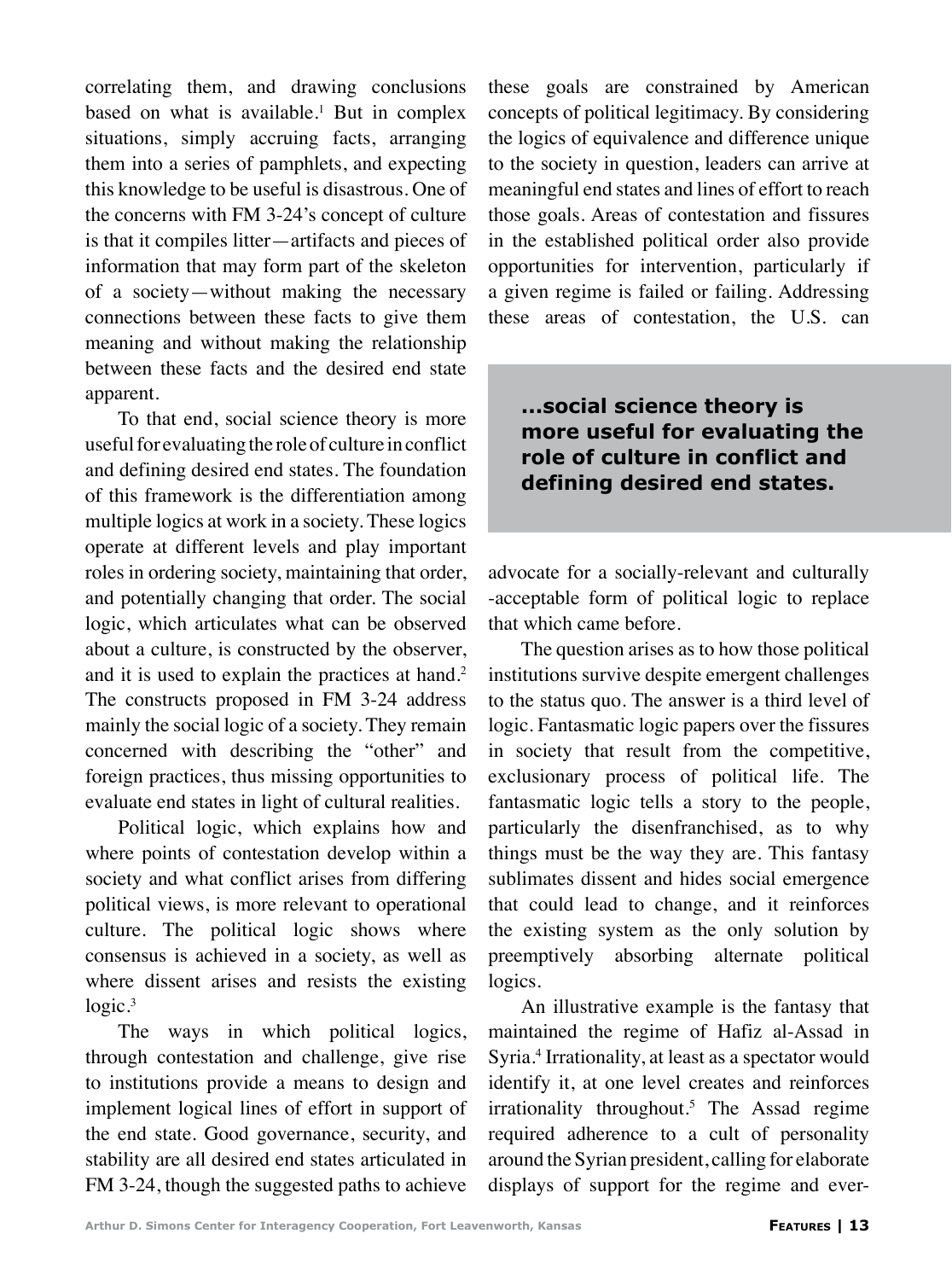present photographs of Assad, which the entire population understood to be entirely inauthentic. And yet the ability of the regime to enforce compliance, despite the acknowledgement of disbelief, further shored up Assad's dominance and prevented the emergence of real challenges to the regime.<sup>6</sup>

The result of this enforced fantasy for such duration was the abrupt (and violent) expression of all those points of contestation in the political logic that remained stifled throughout both Assad regimes. An observer may have constructed a social logic that over-valued the cult of personality around Assad, without considering

**...leaders must understand the stories of peoplehood that unite and divide the people of a given society...**

> the other reasons the fantasy prospered. Thus, the social logic and observable "otherness" of a foreign society can be understood as "culture" but can just as easily be a fantasmatic logic designed to conceal political and social resistance within that society. If U.S. military and intelligence professionals are not able to identify that a fantasmatic logic is at work, the fissures in society that present opportunities for intervention may not be identified.

> Articulating the social logic at work in a country is generally the easiest process, but unfortunately the U.S. efforts at understanding another culture tend to stop with the social logic. In order to conduct military and intelligence operations effectively, leaders must instead address the presence or absence of both political and fantasmatic logics. It is only through changing these logics, or establishing others to replace the existing logics, that they can hope to make meaningful change in the manner

described in FM 3-24.

The issue of how a society arrives at an acceptable political logic, or one that requires hearty fantasmatic logic, is relevant to planners dealing with societies in conflict. The creation and maintenance of these logics is achieved through stories of peoplehood and narrative construction. While the U.S. has engaged in institution- and nation-building in Iraq and Afghanistan, it has paid little attention to the necessity of creating a sense of peoplehood within these countries.

The U.S. cannot lift the American tradition of liberal democracy and simply present it wholesale to the Iraqi people and expect it to take root. Rather, leaders must understand the stories of peoplehood that unite and divide the people of a given society, such as Iraq, and understand how these narratives can create or undermine good governance as that society defines it.

In *Stories of Peoplehood: The Politics and Morals of Political Membership,* Rogers M. Smith discusses two assumptions about political peoplehood that are relevant to understanding the political and fantasmatic logics and how they can aid in operational planning: (1) No political people is primordial, and all are derived from pre-existing forms of peoplehood; and (2) Asymmetric and constrained relationships between leaders and constituents create the sense of peoplehood.<sup>7</sup> Aspiring leaders must work with constituents with established senses of identity based in other memberships and interests, all of which will influence what narratives and stories these individuals and groups find compelling. It is possible to adapt these identities but only through the thoughtful creation of other identities.

Stories of peoplehood are also utilized to construct and maintain institutions, as these narratives define who is a member of the group and who is not, and can be used to express the identities, values, and interests of the group in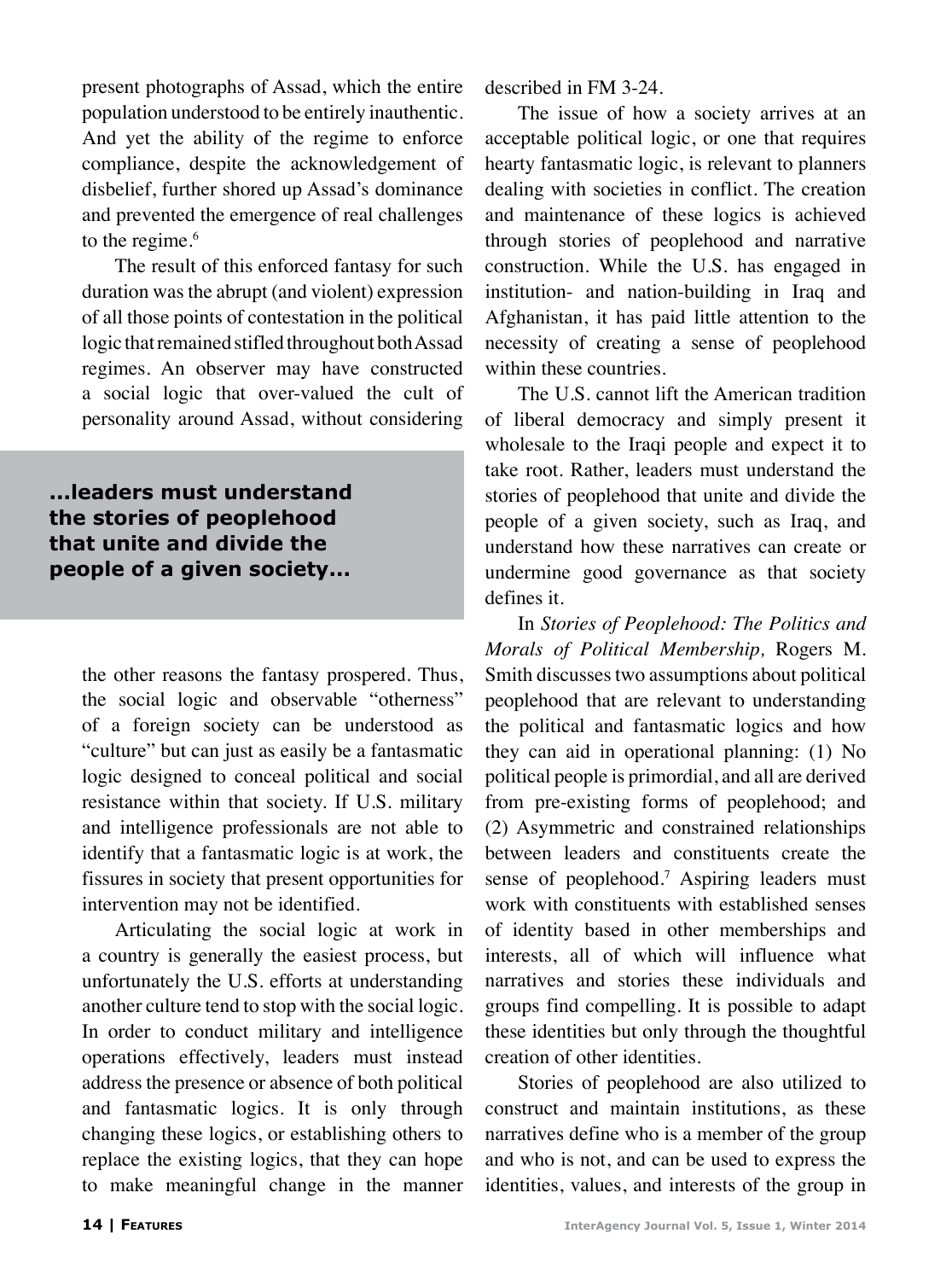an official way.8 As such, narratives can arise from and reinforce the political institutions that order a society. Indeed, the narrative is a vital part of maintaining the fantasy of why a society must operate as the political in-group wants it to operate, with narratives defining enemies and threats that justify papering over legitimate contestation in society.

Smith identifies three types of stories that help to accomplish these goals. These stories are combined in different ways and to different degrees, depending on the goals of the leadership and the interests of the constituency, but they include economic, political power, and ethically constitutive stories.<sup>9</sup>

The economic story may closely correlate with the social logic, in that it is rather easily observed and understood by the outside observer. Examples include struggles over resources and the role of perceived economic deprivation relative to other groups. These economic stories promote trust by arguing it is in the interests of a leader or specific group to advance each member's economic well-being, while offering a sense of motivation through the potential for increased wealth.10

The political power story is associated with both the political and fantasmatic logics, as stories of political power can shore up both types of claims. These political power stories motivate constituents through the idea that a political community will exercise power through institutions and policies that distribute power to each member, generally through alleged virtual or actual representation.<sup>11</sup> All groups engaged in a struggle for power wish to create a coalition large enough to seize and maintain power, while limiting the size of the group to ensure maximum political and economic payoff for their constituents.12

Of the three types of narratives, the ethically constitutive story is the most relevant for the idea of operational culture. The ethically constitutive narrative provides a story that belonging to a particular people is intrinsic to who its members really are, and it affirms that "members' culture, religion, language, race, ethnicity, ancestry, history, or other such factors are constitutive of their very identities as persons, in ways that both affirm their worth and delineate their obligations." 13

These narratives in particular are important to intervention. Doctrine does not account for how these identities, particularly ethnic and religious identities, are malleable. If operational culture views these narratives as contestable and their client groups as constructed rather than born, there are areas for intervention within the group. Furthermore, history has shown there is "no such thing as an impossible alliance in the context of a multiparty civil war. . . . Nor is any group, however homogenous, safe from internal fractionalization." 14 These identities are constructed and abandoned as needed, which bears particular relevance as leaders seek to intervene.

**The ethically constitutive story... illustrates to the population, in terms of "us versus them," why belonging to a specific group is preordained, and why the organization of society "must" be a certain way.**

The ethically constitutive story, then, is very much a fantasmatic object. It illustrates to the population, in terms of "us versus them," why belonging to a specific group is preordained, and why the organization of society "must" be a certain way.15 It provides a goal and envisioned end state of society that must be attained in order for the constituents of the ethically constitutive story to prosper. Groups that mobilize their followers according to an ethically constitutive story are primed to establish a fantasmatic logic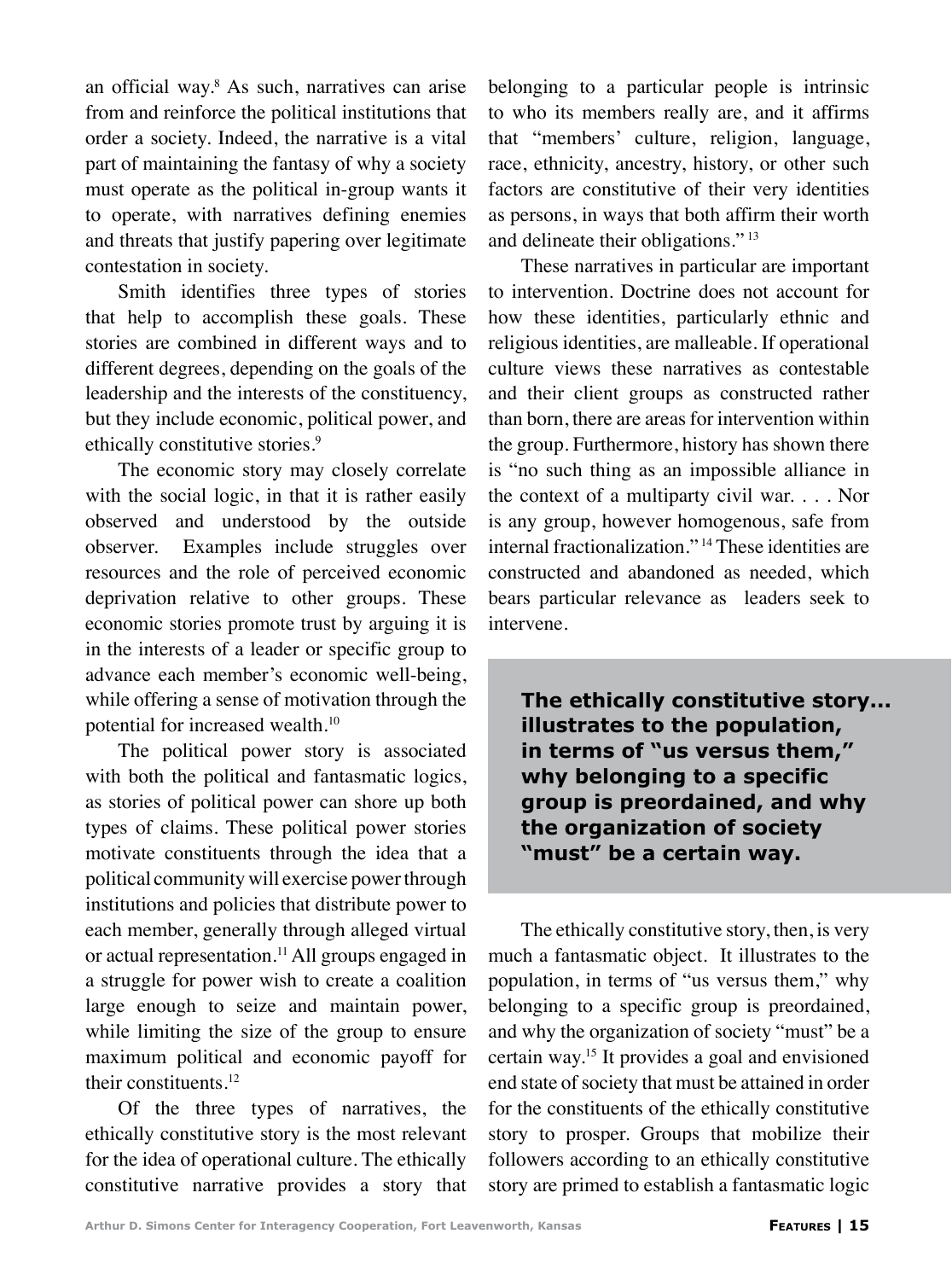over their political order if they achieve power.

There is danger for the student of operational culture in concentrating too much on the ethically constitutive story as being the primary motive for conflict. Much has been written about the role of ethnic, religious, and racial differences in creating and perpetuating armed conflict, and it seems as though the U.S. defaults to the categorization of groups and persons involved in a conflict according to

**...categorization of groups and persons involved in a conflict according to their linguistic or ethnic identities...can create a superficial and dangerous view of the operational environment...**

their linguistic or ethnic identities.<sup>16</sup> This can create a superficial and dangerous view of the operational environment, as in Afghanistan, where Tajiks and Uzbeks were immediately correlated with the Northern Alliance and thus considered uniformly anti-Taliban.

In *Alliance Formation in Civil Wars*, Fotini Christia discusses the means by which leaders in civil wars blend stories to facilitate shifting motivations.17 This blending of stories creates a flexibility in alliance formation and fractionalization that bears out in the American experience in Afghanistan. There is evidence the elites will pick allies based first on power considerations and then construct the narratives justifying the alliance, identifying characteristics or historical occurrences that are shared with their allies but not shared with others.18 The U.S. cannot direct attention only to the outward manifestations of divided groups (their social logic) or their allies, but must understand the political power stories in the political logic of a conflict to get to the root of who cooperates with whom and why.

Though elites manipulate the identity aspects of these narratives, to include the ethically constitutive stories, identity attributes can have emotional impact on the rank and file; thus, identity factors do not drive alliance choices, but are useful to justify elite choices and establish stories for public consumption.<sup>19</sup> These narratives thus fulfill the role of fantasmatic logics, even without an established political logic, in the midst of ongoing conflict.

When considering the creation and maintenance of ethically constitutive stories and the fantasmatic logic, one must ask how it is possible to sell these types of deceptions to an entire people. Without additional insight, outsiders may be unable to identify the narratives present or understand the semiotics supporting political and fantasmatic logics.

When we attempt to understand political pronouncements in a society that is not ours, and whose language we likely do not speak, the relationship between political language and political reality becomes more important. The flexibility of language plays a role not only in creating a political reality but in creating narratives, strengthening the political logic, and developing the fantasmatic logic.

Despite this, a conversation about political language and the ways in which words can be used is distinctly lacking in the dialogue of operational culture. Political language is about the construction of beliefs within a constituency and evoking meaning in order to legitimize some actions while condemning the alternative. Political language contributes to the creation and support of narratives and stories of peoplehood, as well as the political and fantasmatic logics that underlie a society. As we consider the challenges of constructing a sense of peoplehood, we must acknowledge the fluidity of meaning inherent in political language.

In addition to the flexibility in the language itself, Edelman observes that the material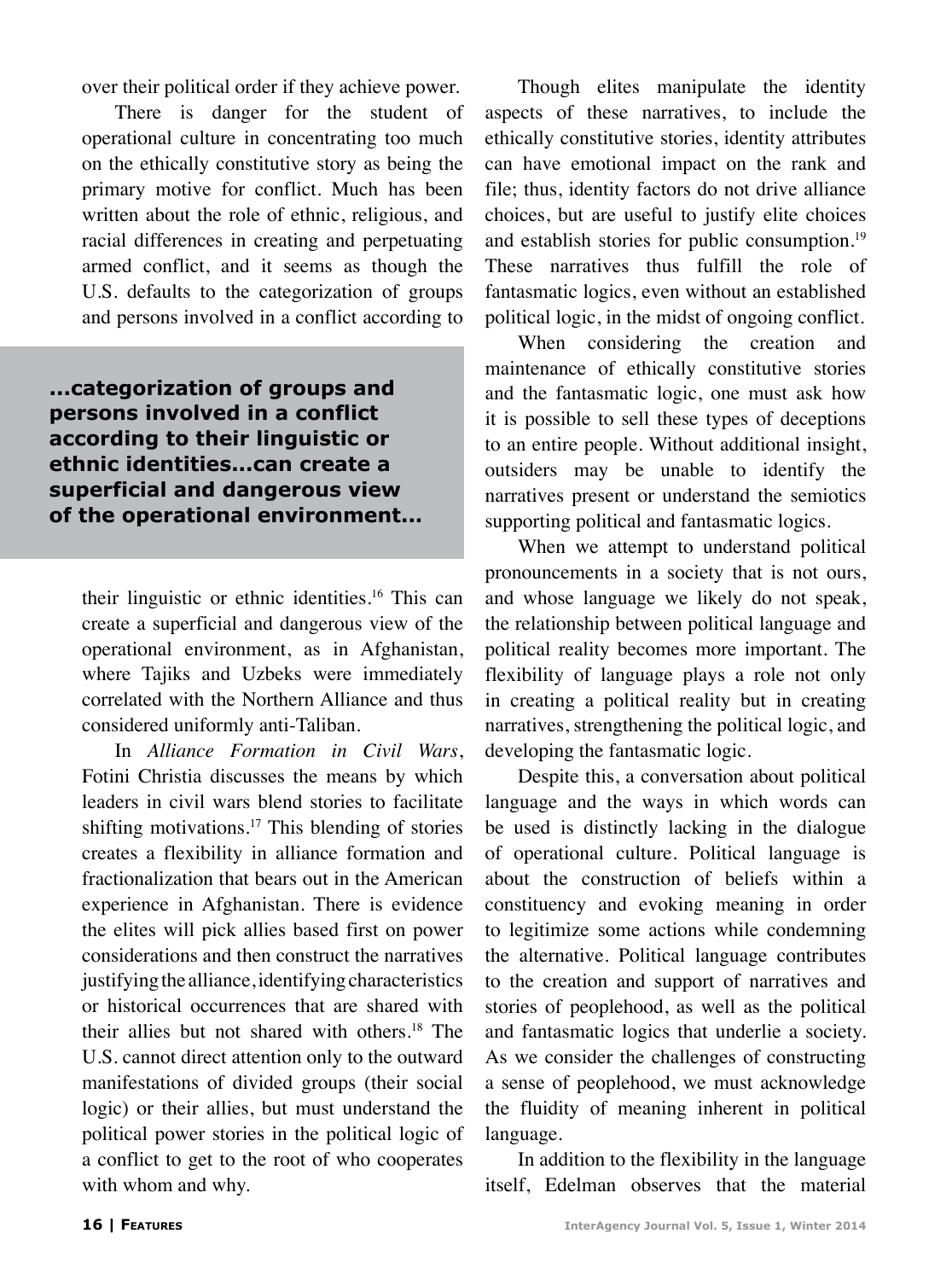situation in which a person lives makes that person sensitive to some political language but not others, largely because the material situation defines what that person's "reality" is.20 What is important is not necessarily the material circumstances themselves, but rather the effect they can have on the understanding of political dialogue and construction of personal and public narratives. This sensitivity to some political language may also predispose parts of the constituency to hear economic stories or political power stories more strongly than others and identify with groups that weight concern toward those ends.

Most important, from Edelman's view, is that political language constructs the political reality.21 Politicians choose from a set of stock texts when using political language, which are largely derived from the stories of peoplehood that support the political and fantasmatic logics currently at play within the society. These stock texts are effective in maintaining political support, not because they are "true" in any empirical way but because they accurately reflect the hopes and fears of the population. $22$ The potency of this political language derives from reflecting these fears and from reconstructing a powerful interpretation of the past, while evoking the hope of the future.

Practices of meaning-making shed light on the stories at work in society, as well as whether a fantasmatic logic is at work. These semiotic practices refer to meaning-making in which agents' practices interact with their language and symbolic systems and describe how these symbols in turn create meaning and observable political effects.<sup>23</sup> Unleashing the "right" symbol, or destroying the meaning in another, can eliminate the inertia of social practices and spur instead the vector of political practices.

The interaction between symbols and action in foreign cultures is often opaque to Americans, as evidenced by difficulties experienced in both Iraq and Afghanistan. The practices and

their meanings thus always play a dual role: the outside spectator observes one meaning, while the actors understand their own actions in a different context.<sup>24</sup> If we stop analysis at the social logic, we never view the deeper, more relevant meaning intended by the actor.

Starting with meaning-making practices that illuminate "how people attempt to make apparent, observable sense of their world to themselves and others—in emotional and cognitive terms," operational culture is better served by identifying the semiotic practices relevant to a given operation and exploring how those practices work, than attempting to create a human terrain map of an entire country.<sup>25</sup>

The symbols supporting a political regime may be absurd and widely understood to be superficial but can still serve their purpose in establishing and maintaining social order.<sup>26</sup> Discussions of the Assad regime reveal how symbolic practices, such as hanging pictures of the president in every home and business, reinforced the regime's political power, even as citizens privately acknowledged the ridiculousness of doing so. The power of semiotics should not be disregarded in operational culture, as it can serve an important role in establishing a political and even ethically constitutive narrative to maintain order and enforce compliance with the existing political logic.

**The interaction between symbols and action in foreign cultures is often opaque to Americans, as evidenced by difficulties experienced in both Iraq and Afghanistan.**

Finally, and perhaps most importantly for operational culture, concentrating on semiotic practices within a society creates explanations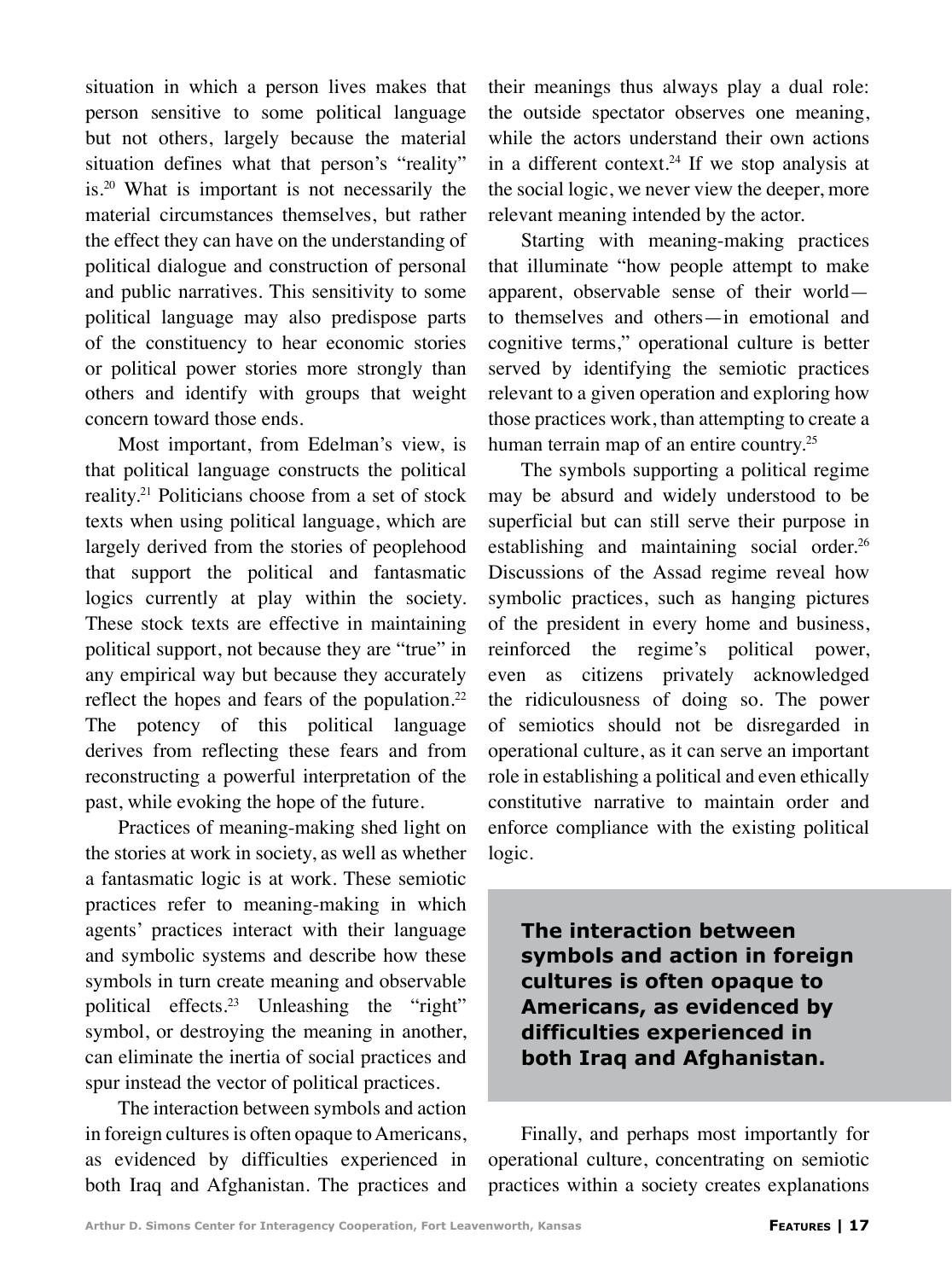for how political groups are formed, particularly in concert with different stories of peoplehood, as well as how groups are solidified and maintained. Semiotics can also account for how alternative narratives and "possibilities of belonging" were dismissed, which can provide valuable insight into how and why a society chose its political logic, its narrative, and its system of signification.<sup>27</sup>

The semiotics in a society is often reflective of popular creeds, as these creeds contribute to both the story of peoplehood and the stock texts available to elites within that society. A creed supplies the critical components of an individual's belief structure. The manifestation of our creed in a public context results in our sensibility as we interact with others. The relevance for our understanding of operational culture is the formation of what Connelly terms "existential faith," or the combination of creed and a distinctive sensibility.28 The importance of this existential faith is twofold: (1) It can be

**Understanding the stock texts that are available to a politician in a given society will aid American leaders, whether diplomatic or military, in crafting statements that are familiar to the intended audience...**

engaged intellectually at some levels and not at all at others; and (2) It informs political thinking and theory, from micropolitics in an individual's life to the macropolitics of an entire state.

An existential faith is not merely a measured, considered application of philosophy to world events, but rather it is "a hot, committed view of the world layered into the affective dispositions, habits, and institutional priorities of its confessors." 29 Deconstructing

an ethically constitutive narrative or fantasmatic logic may become easier if the analyst can first articulate the existential faiths in competition. Understanding the contradictions or potential conflicts present in existential faith across a society can also provide insight into what narratives would be useful within that society, as existential faith is not immune to new concepts and interpretations.

These concepts provide flexibility in understanding and action. The U.S. process usually involves identifying an end state—often liberal democracy with a human rights focus and then developing lines of effort that will notionally get the U.S. from point A to point B. Rarely do the end state or lines of effort have input from what is achievable, given the state of affairs on the ground or cultural reality. Rather than picking a goal for Iraq, Afghanistan, or Syria that plays well in the American media, leaders should identify relevant, desirable, but still achievable end states that reflect the values, narratives, and realities of the society in which they propose to intervene.

The speech of our adversaries and allies can provide rich fodder for information operations or the creation of dialogue. Understanding the stock texts that are available to a politician in a given society will aid American leaders, whether diplomatic or military, in crafting statements that are familiar to the intended audience, while using the correct semiotics to ensure the American message is palatable. Finally, leaders must take care to minimize creed and sensibility in the conversation, as creed and sensibility dominate tactical culture. They should be more interested in the existential faith that underlies who accepts what narratives, why they do so, and how this applies to the political and fantasmatic logic at work in a society.

Operational culture must address the development and use of narratives, particularly the ethically constitutive narrative, in building peoplehood, as well as the relationship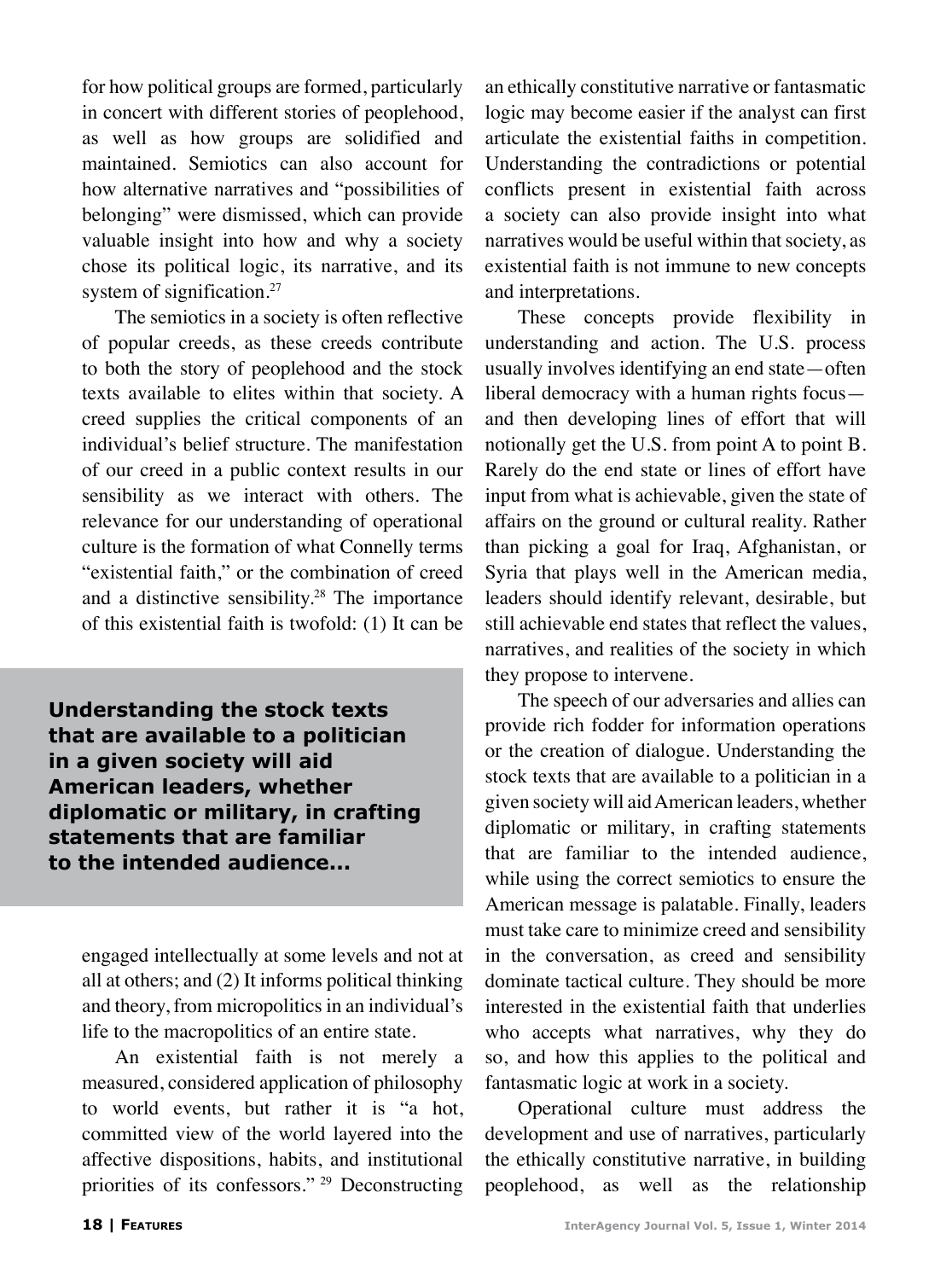between meaning and practice. By examining the meaning and interaction of narrative, semiotics, and political language, we can begin to understand how the fantasmatic logic holds a society together (or has failed to do so). The fissures that exist within a society, beneath the fantasmatic logic, afford us an opportunity to intervene to encourage disorder or create stability.

The specific traits and artifacts of a given society are not particularly useful in designing an operational approach or otherwise attempting to build lasting institutions. It is the relationship between these things and the symbolic meaning of the artifacts that inspire people to action. It is only through understanding these outward expressions of culture that leaders can hope to identify places to intervene within a conflict and cause meaningful change, rather than sow chaos.

The question of whether the U.S. should intervene in Syria remains an issue for the U.S. government and the international community. It is worth examining to what extent the U.S. government has considered the narratives and logics of the various Syrian rebel groups that receive economic, humanitarian, and now military aid from the U.S. Addressing these narratives and stories now may provide the U.S. with the opportunity to influence potential allies, or at least identify future adversaries while these groups are still in the nascent stage. Perhaps by evaluating these rebel groups through this framework, the U.S. can identify viable partners for conflict resolution, as well as groups who may respresent an undesirable future for Syria and the region. For example, Russia and other global powers play a significant part in constraining the options available to the U.S. and the international community for intervention. The roles of Hezbollah and Iran and the growing tension between Lebanon and Syria over refugees all factor into how this conflict may escalate or implode. Evaluating

Syria's narratives and logic in the context of the Levant, the wider Middle East, and international alliances and obligations could provide global strategic options for intervention for the U.S. If engaging with members of the Arab League, for example, could influence the outcome of the Syrian civil war prior to the need for American boots on the ground, then that possibility should be raised to American policymakers and military leadership. We cannot know the areas of contestation and potential for intervention unless we look for them.

Avenues for further research include applying this framework to specific conflicts or during real-world planning events to gauge the utility and effectiveness of these analytic tools. Use of the framework during ongoing problems and emergent situations may also provide feedback as to the selected courses of action

**It is worth examining to what extent the U.S. government has considered the narratives and logics of the various Syrian rebel groups...**

or ways to evaluate individual lines of effort. At the operational level, the framework could be useful as part of the overall design when evaluating a smaller part of an overall strategic plan. Future research could also include assessments of newer social science theories related to conflict initiation and termination that may shed additional light on these processes.

Outside of this framework, the theories and ideas introduced here should be a starting point for a greater focus on political theory and the social sciences throughout the military and intelligence communities. Informing policymakers and civilian leaders of potential consequences and outcomes of the exercise of U.S. power, whether diplomatic, military,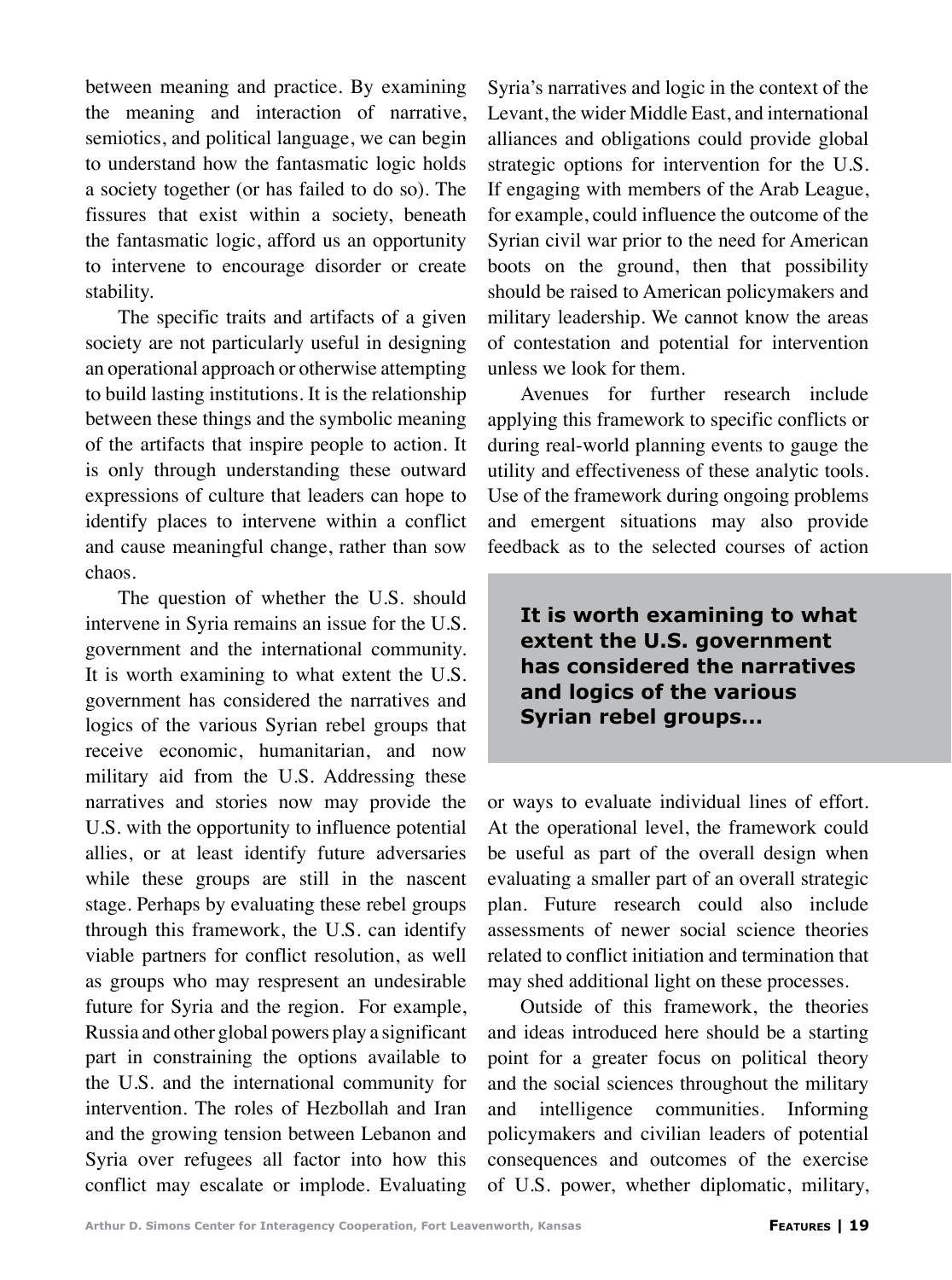or economic, requires cutting edge scholarship and the willingness to challenge the accepted ways of doing business. It is incumbent upon the military and intelligence communities to seek out knowledge that will give our recommendations more clarity or prescience. To that end, it would be worthwhile to consider a greater focus on political theory and social sciences in Army professional military education, in analytical training courses, and other intelligence training. Part of this conversation should also include other interagency partners and the whole of government, in order to better leverage the experience and knowledge of partner agencies and departments. The U.S. Agency for International Development (USAID) has a wealth of experience on the ground in the majority of countries in the world and can provide valuable insight into not only the specific societies in which we might intervene, but also the larger regional, economic, and even environmental impact of potential intervention. *IAJ*

#### **Notes**

1 Field Manual (FM) 3-24, *Counterinsurgency*, Headquarters, Department of the Army, Washinton, DC, December 15, 2006, and Army Doctrinal Publication (ADP) 5.0, *The Operations Process*, Department of the Army, Washington, DC, May, 17, 2012. See the military intelligence preparation of the battlespace for acronyms and methods designed to aid the average planner in categorizing culture and other social variables:

Operational variables—political, military, economic, social, information, infrastructure, physical environment, and time.

Mission variables—mission, enemy, terrain and weather, troops and support available, time available, and civil considerations.

Civil considerations—areas, structures, capabilities, organizations, people, and events.

These acronyms along with the information derived from their parts are fit into matrices and filled out as a way of informing the staff of relevant information, although it may not be immediately (or ever) clear what is relevant.

2 Jason Glynos and David Howarth, *Logics of Critical Explanation in Social and Political Theory*, Routledge, New York, 2007, p. 139.

3 Ibid., p. 144.

4 Lisa Wedeen, "Acting As If: Symbolic Politics and Social Control in Syria," *Comparative Studies in Society and History*, Vol. 40, No. 3, July 1998, p. 503 and "Conceptualizing Culture: Possibilities for Political Science," *The American Political Science Review*, Vol. 96, No. 4, December 2002, pp. 713–728.

5 William Connolly, "Appearances and Reality in Politics," *Political Theory*, Vol. 7, No. 4, 1979, pp. 445–468.

6 Weeden, "Conceptualizing Culture: Possibilities for Political Science," pp. 713–728.

7 Rogers M. Smith, *Stories of Peoplehood: The Politics and Morals of Political Membership*, Cambridge University Press, New York, 2003, p. 32.

8 Ibid., p. 49.